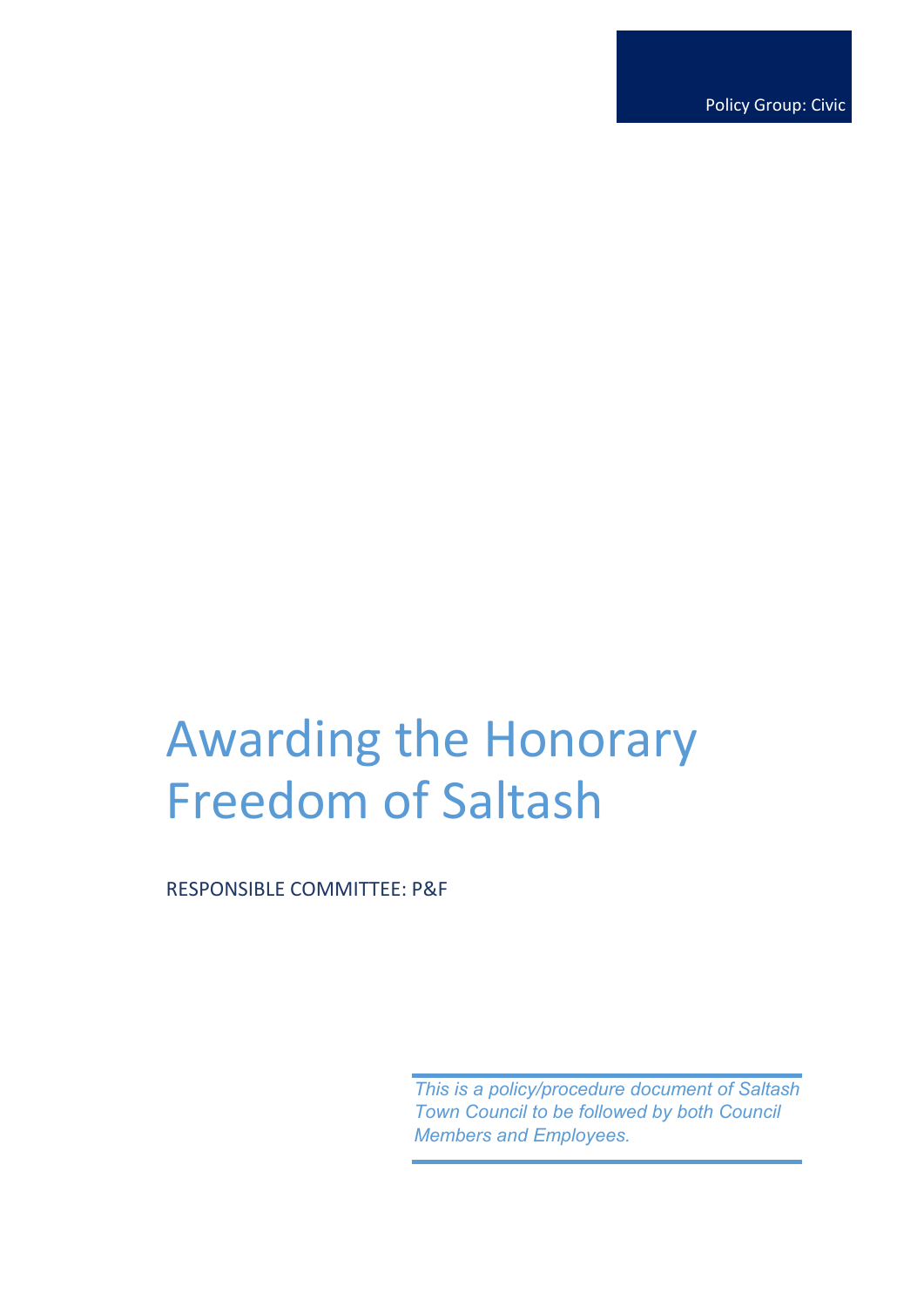| <b>Current Document Status</b>       |                             |                    |              |  |
|--------------------------------------|-----------------------------|--------------------|--------------|--|
| <b>Version</b>                       | 2/2022                      | <b>Approved by</b> | <b>ATM</b>   |  |
| <b>Date</b>                          | February 2022               | <b>Date</b>        | 05.05.2022   |  |
| <b>Responsible</b><br><b>Officer</b> | <b>AJT</b>                  | Minute no.         | 54/22/23e(i) |  |
| <b>Next review date</b>              | One year following adoption |                    |              |  |

| <b>Version History</b> |                |                      |                                             |  |  |
|------------------------|----------------|----------------------|---------------------------------------------|--|--|
| <b>Date</b>            | <b>Version</b> | <b>Author/Editor</b> | <b>Notes</b>                                |  |  |
| <b>Nov 2021</b>        |                | <b>AJT</b>           | New - review required                       |  |  |
| February<br>2022       | 2 DRAFT        | <b>AJT</b>           | P&F 08.03.2022 Min 187/21/22b Rec<br>to FTC |  |  |
| May 2022               | 2/2022         | <b>AJT</b>           | Readopted                                   |  |  |

| <b>Document Retention Period</b> |  |
|----------------------------------|--|
| Until superseded                 |  |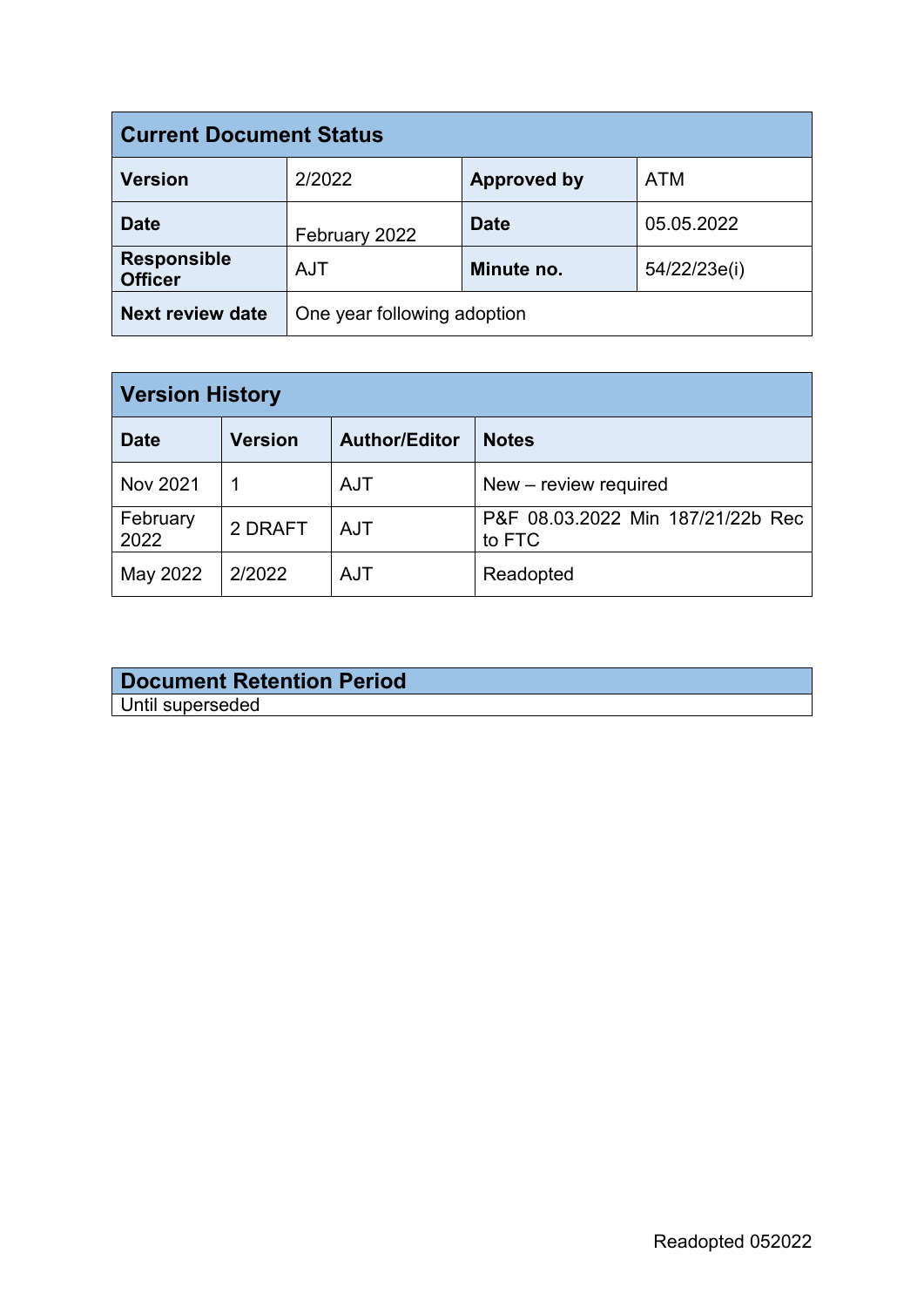# **Awarding the Honorary Freedom of Saltash**

#### **1. Introduction**

The Honorary Freedom of the Town of Saltash is an award made at the discretion of the Town Council. This is the highest honour that the Town Council can bestow and will be awarded only on rare and exceptional occasions and in accordance with  $leq$ islation<sup>1</sup>.

#### **2. The Award**

The award confers no special privileges or automatic entitlement to participate in the proceedings of council meetings or civic events. The award is for the lifetime of the individual and is not hereditary. It cannot be awarded posthumously.

The Honorary Freeman/Freewoman will have their name added to the roll of honour board in the Council Chamber. An engraved medallion and illuminated scroll will be presented.

The Honorary Freeman/Freewoman may be invited to participate in Civic Events and Civic Parades at the invitation of the current Mayor.

The maximum number of Honorary Freemen/Freewomen at any one time is not restricted.

The Town Council reserves the right to withdraw by resolution of the Council the Honour where the actions of a recipient are deemed to bring the award into disrepute.

The award will be promoted annually at a time determined by the Town Clerk with nominations normally received once a year although other circumstances may be considered. Nominations will not be considered until at least 28 days have elapsed following promotion of the award.

#### **3. Who can make a nomination?**

Nominations may be made by anyone living within the town electoral boundaries and are on the electoral roll. They should refer to this policy and/or seek guidance from the administration team at the Guildhall.

### **4. Eligibility**

- 4.1 Individuals from all walks of life and all sections of the community who have made a significant contribution to community life in Saltash are eligible to be nominated as Honorary Freemen/Freewomen.
- 4.2 In keeping with the exceptional nature of the award it shall be strictly limited to those who have made a very significant contribution to the community of Saltash or a significant national contribution relative to the Town and who have demonstrated 'service above self'.

<span id="page-2-0"></span><sup>&</sup>lt;sup>1</sup> See Appendix 1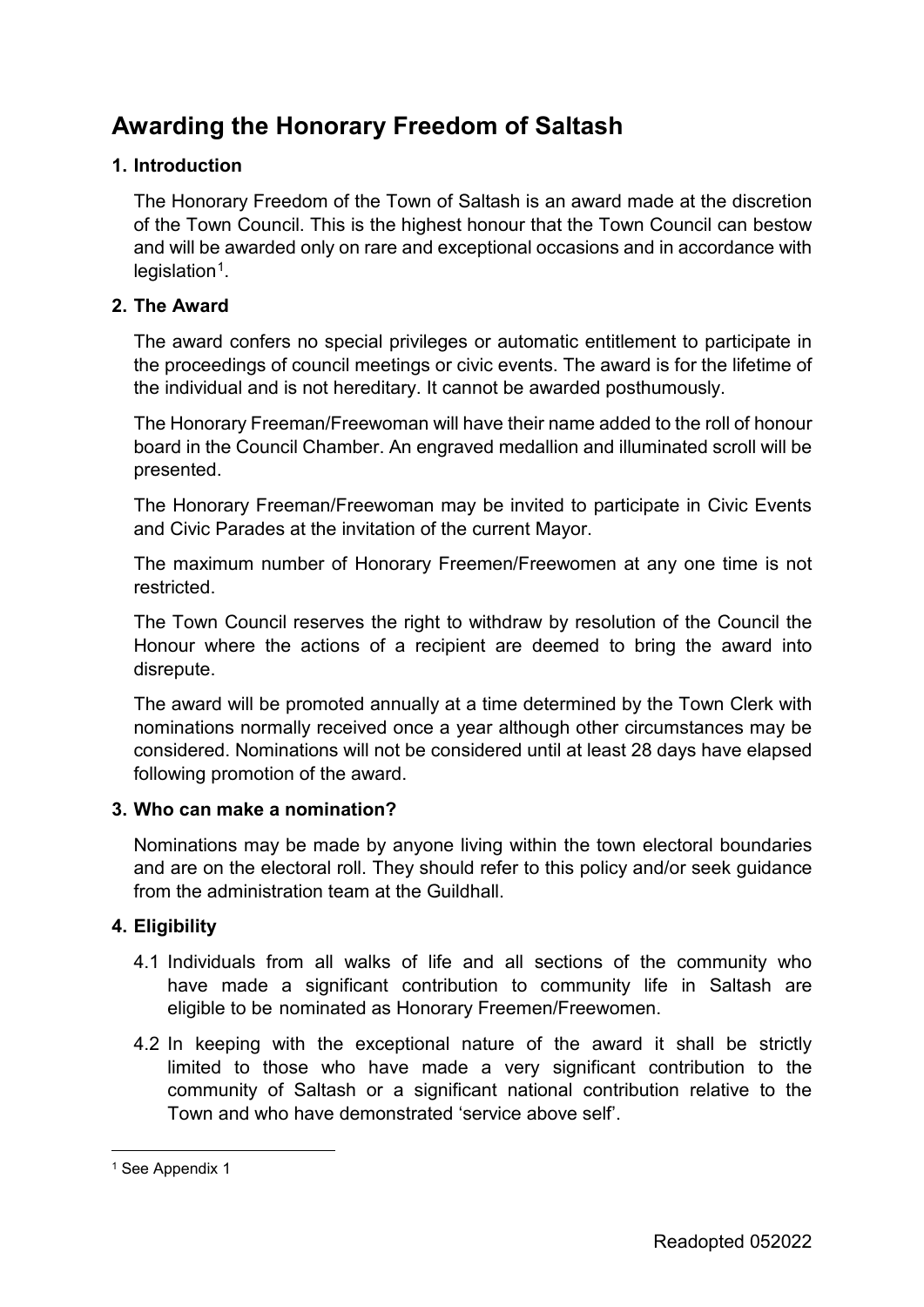- 4.3 It would be expected that the nominee will have given extensive and distinguished service to the community that goes beyond local government i.e. service to other organizations, voluntary and community groups, in a largely voluntary capacity.
- 4.4 The nominee must have made such an outstanding contribution to the Town to make their contribution stand above that made by other people and normally involve one or more of the following factors:
	- A significant allocation of the person's time in serving members of the community for the improvement of their wellbeing.
	- The promotion, achievement and/or delivery of community services in which a real personal contribution has been made.
- 4.5 If the nomination is for service as a former Member of the Town Council, they should have served at least three terms of office (12 years) although these do not have to be consecutive.
- 4.6 Nominations will not be accepted for current serving members of the Town Council. A suitable qualifying period of at least one month must have elapsed since vacating their role as a Councillor before a nomination is accepted.

#### **5. Nomination criteria**

The following should be taken into account when consideration is given to granting the honour of Honorary Freeman/Freewoman of Saltash.

- 5.1 Preference should be given to a person who performs in a voluntary capacity but this should not preclude the honour being awarded to a person whose dedication and contribution is significantly above that expected from their occupation.
- 5.2 The contribution to the welfare of the community must involve a significant contribution of the person's time in serving members of the community for the improvement of their welfare or the promotion, achievement and/or delivery of community services in which a real personal role and contribution is made.

### **The contribution must be so outstanding that it can be seen to stand above the contributions of most other people.**

#### **6. Nomination procedure**

6.1 Nominations should be made in confidence without the knowledge of the nominee as it would be unfair to raise expectations in case they are not met.

Nominations should be in writing on the form attached (Appendix 3) and sent to the Town Clerk.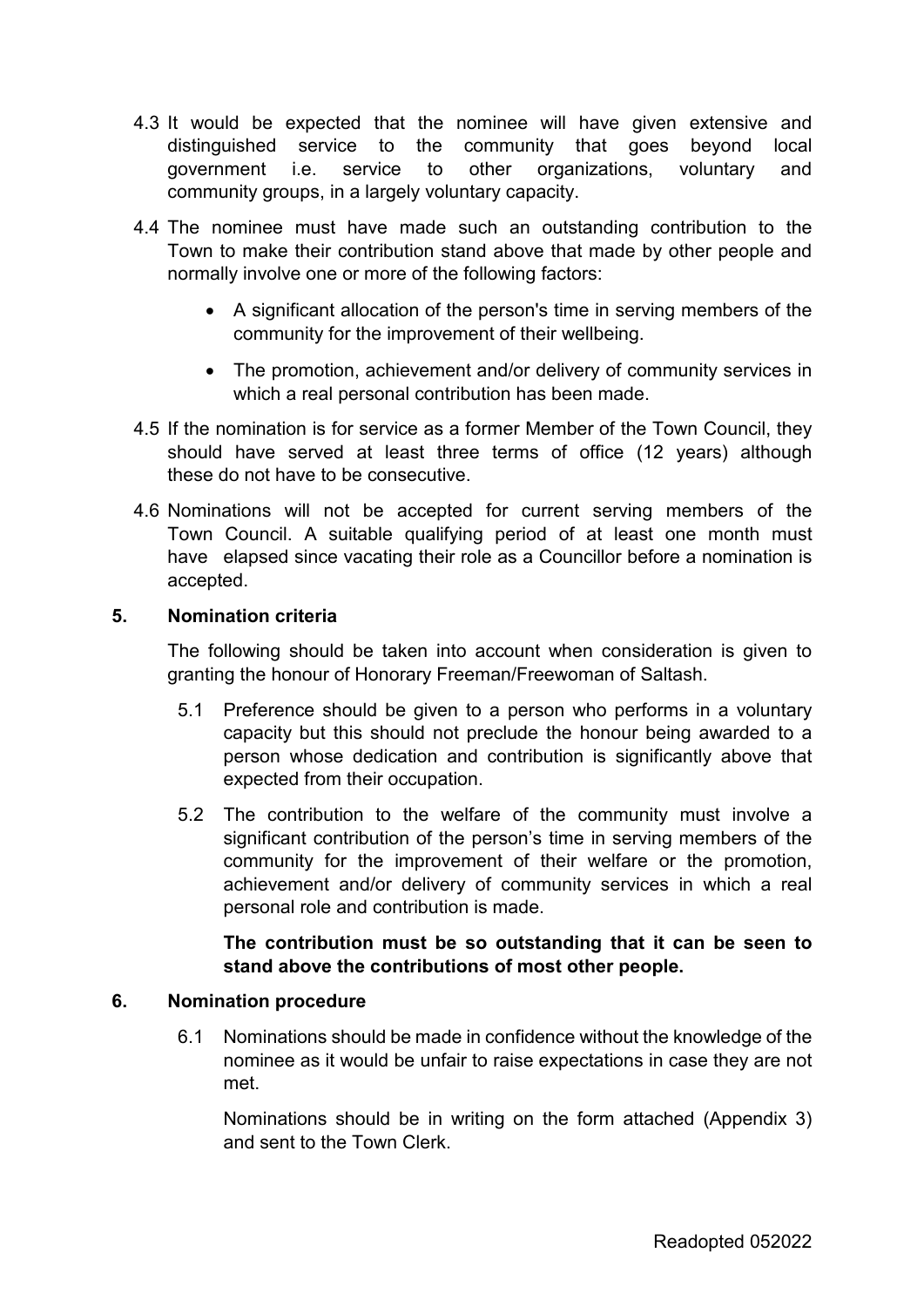- 6.2 The Town Clerk will acknowledge receipt of the nomination(s) but no further correspondence will be entered into. The Mayor will be informed of the nomination(s).
- 6.3 The Mayor will call a meeting of the Panel[2](#page-4-0) to review the nomination(s).

## **7. Consideration of nominations**

- 7.1 The Panel will consider whether the nomination(s) meet the criteria required. They may request further information in support of the nomination either by asking the Town Clerk to contact the proposer or making their own discreet enquiries. They may choose to hold a further meeting to consider further evidence.
- 7.2 On conclusion of the assessment the Mayor (or Member Chairing the Panel) will ask the Town Clerk to put the following item on the agenda for the next available meeting of the Full Council: 'To receive a report on a nomination/nominations for Honorary Freeman/Freewoman and consider calling an Extraordinary Meeting of the Council to make a decision on the award of the honour.'

(The item will be considered in Confidential Part II.)

- 7.3 The Full Council Meeting will receive a report from the Mayor or Member Chairing the Panel on the assessment of the nomination(s).
- 7.4 Members consider the nomination(s) and vote to consider whether the nomination should be received at an Extraordinary Meeting of the Town Council.
- 7.5 Where it is resolved to receive the nomination(s) at an Extraordinary Meeting the Mayor will call the meeting on a date and time arranged in consultation with the Town Clerk.
- 7.6 At the Extraordinary Meeting the nomination(s) will be considered in confidential session. The motion to make the award(s) should be approved by no less than two thirds of Members present and voting. The decision of the Town Council is final.
- 7.7 Where a resolution is passed to award the Honorary Freedom of the Town, the Town Clerk will contact the nominee(s) in writing informing them of the honour, what it confers and asking if they wish to accept.
- 7.8 Only when the honour has been accepted in writing will press and social media releases be issued confirming the award has been made, the name of the recipient, and why the award has been conferred.

<span id="page-4-0"></span> <sup>2</sup> See Appendix 2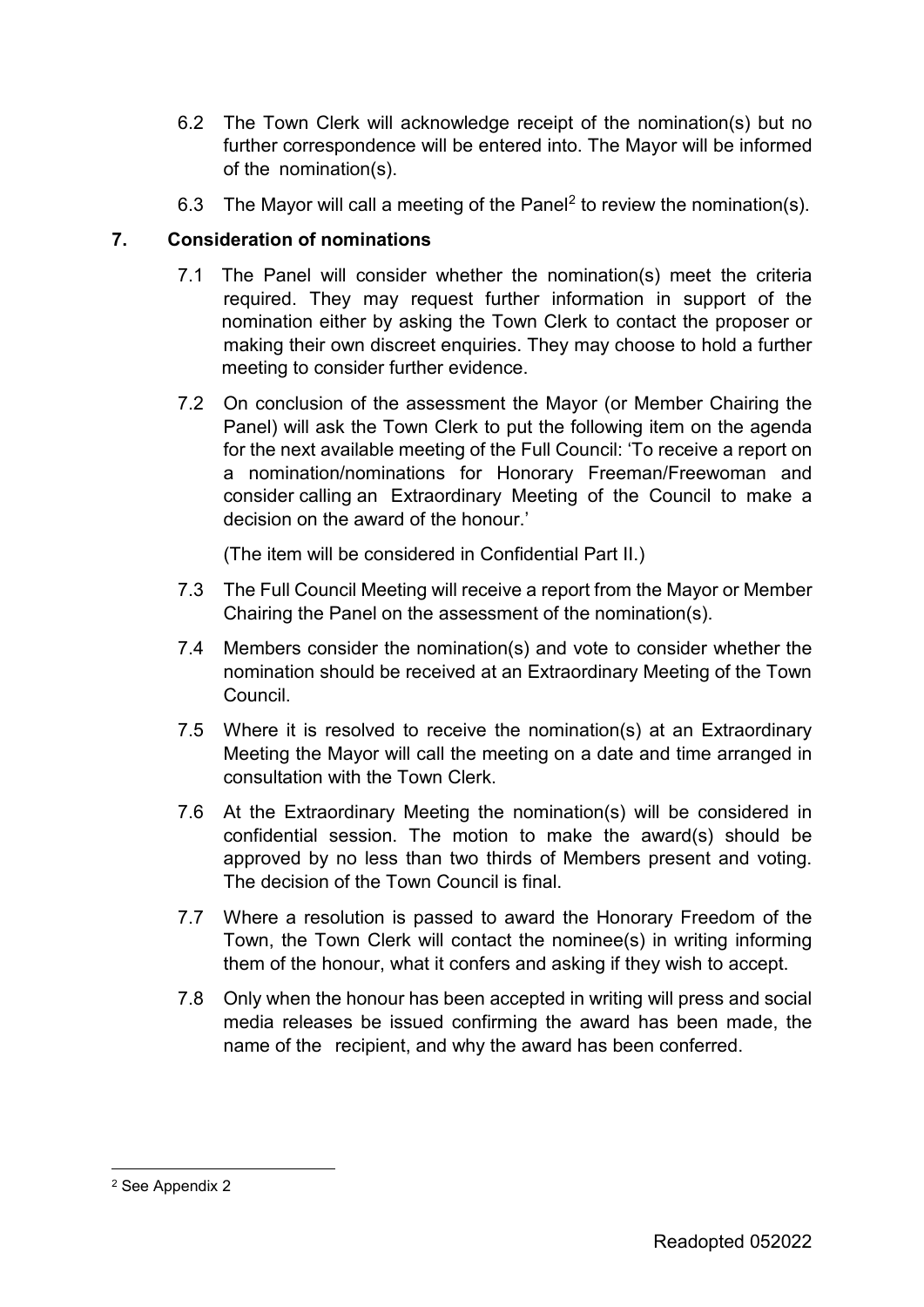### **8. Presentation**

The presentation of the award will be in line with the wishes of the recipient subject to approval by the Policy and Finance Committee of expenditure from the Civic Occasions budget.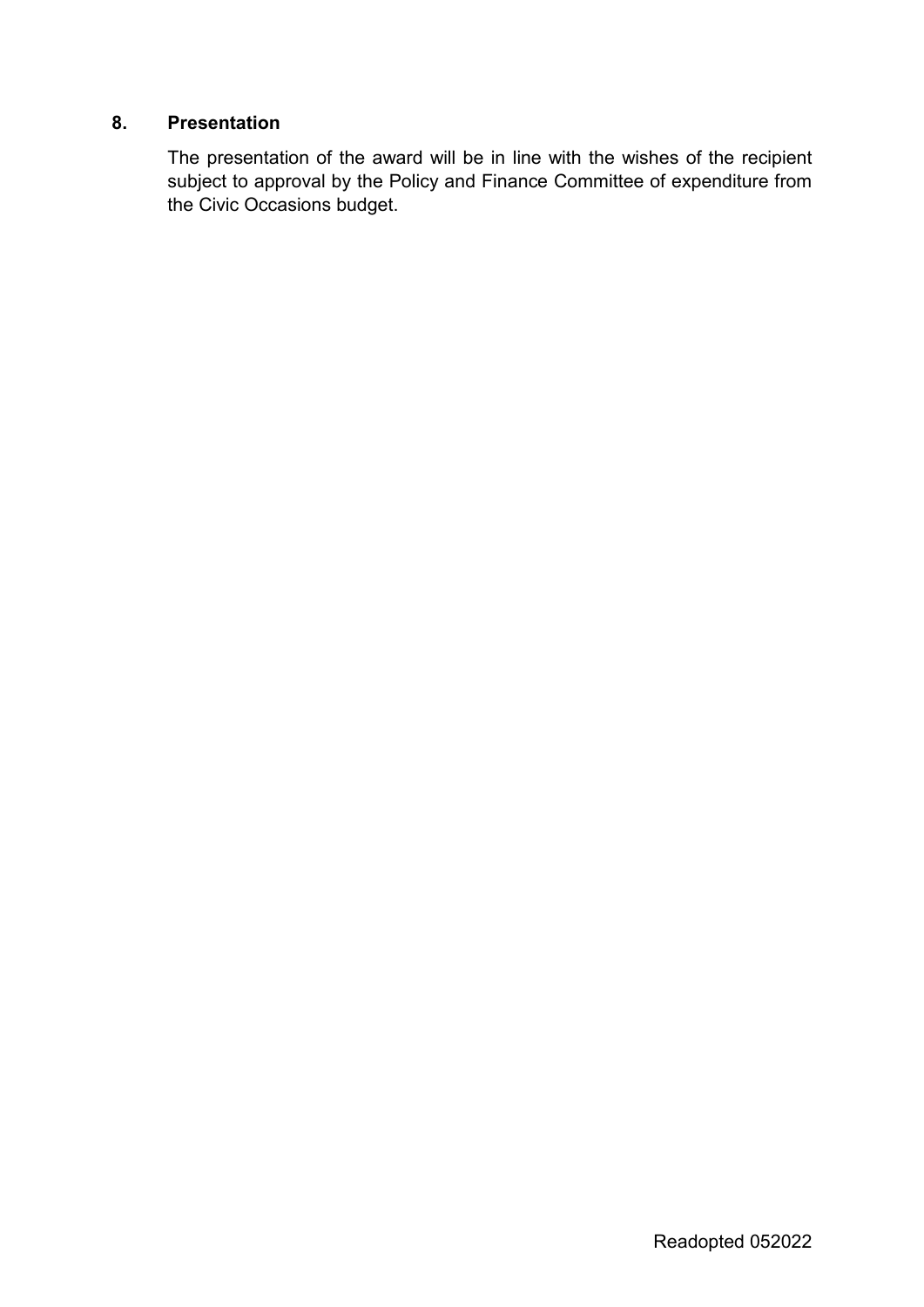## **Legislation**

The Local Government Act 1972 (as amended by the Local Democracy, economic Development and Construction Act 2009) Section 249 (5) - (10) enables all local councils to confer honorary titles, namely "honorary freeman" or "honorary freewoman" to:

- a. Persons of distinction, and
- b. Persons who have, in the opinion of the authority, rendered eminent services to that place or area.<sup>[3](#page-6-0)</sup>

Section 249 (7) (as amended) states that the power in subsection (5) is exercisable by resolution of the relevant authority.

Section 249 (8) (as amended) states that the resolution under subsection (7) must be passed:

- a. At a meeting which is specially convened for the purpose and where notice of the object of the meeting has been given; and
- b. By not less than two thirds of the members of the relevant authority who vote on it.

Section 249 (9) (as amended) states that:

"A relevant authority may spend such reasonable sum as it thinks fit for the purpose of presenting an address or a casket containing an address to a person on whom the authority has conferred the titled of honorary freeman or honorary freewoman under subsection (5)."

<span id="page-6-0"></span> <sup>3</sup> Local Government Act 1972 (as amended) s.249 (5)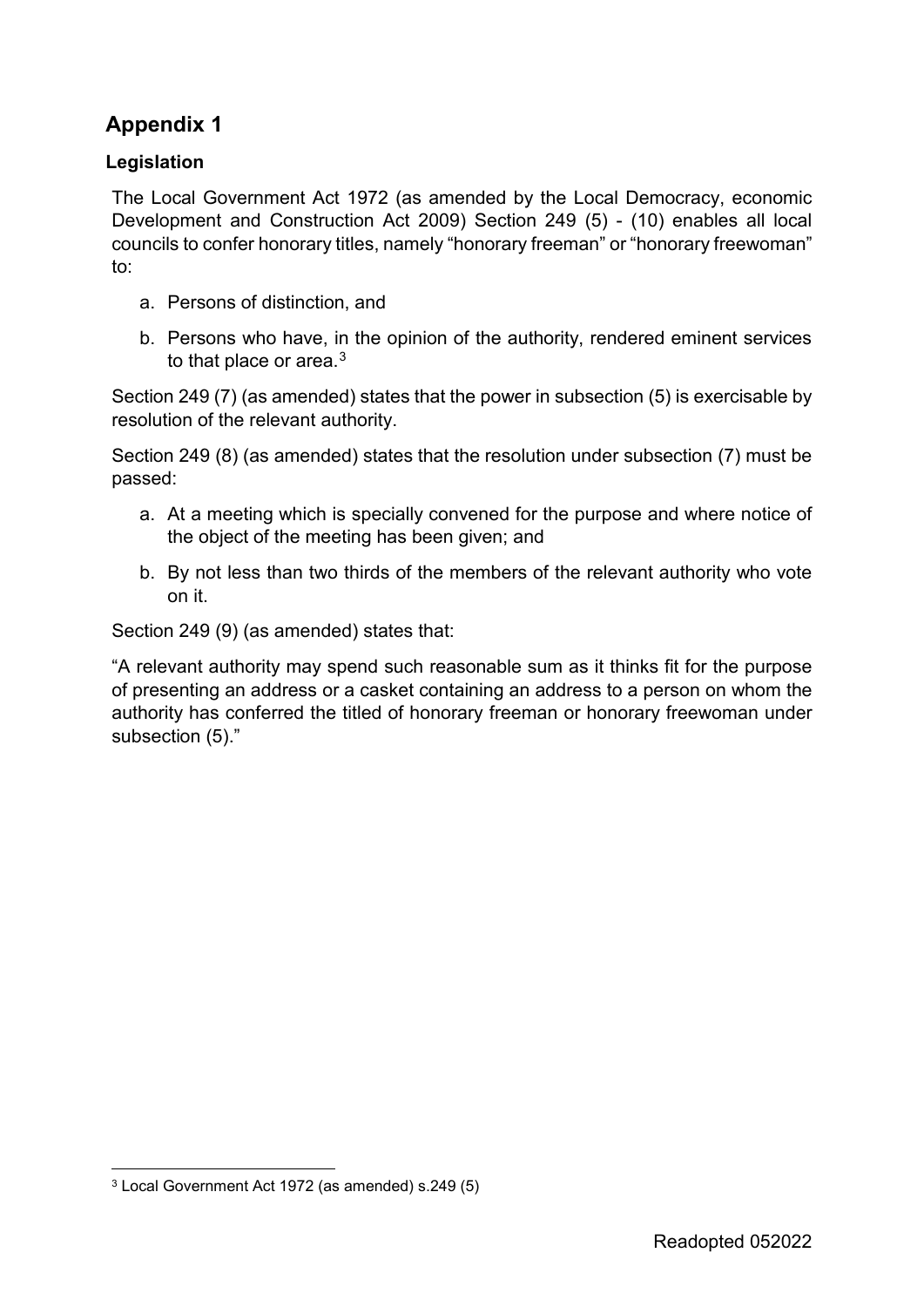# **Appendix 2 - Procedure**

| <b>Process</b>                                                                             | <b>Action</b>                                                                                                                            | <b>Notes</b>                                                                                                                                                                                              |
|--------------------------------------------------------------------------------------------|------------------------------------------------------------------------------------------------------------------------------------------|-----------------------------------------------------------------------------------------------------------------------------------------------------------------------------------------------------------|
| Promotion and application process starts                                                   | Town Clerk to action                                                                                                                     |                                                                                                                                                                                                           |
| Nomination(s) received                                                                     | Town Clerk acknowledges OR requests<br>resubmission on nomination form.                                                                  | Panel comprises Mayor, Deputy Mayor &<br>Chair of P&F.                                                                                                                                                    |
|                                                                                            | No earlier than 28 days following<br>promotion the Town Clerk advises Mayor<br>who calls meeting of panel to consider<br>nominations.    | Where a panel Member is nominating or<br>actively involved in the nomination, they<br>cannot sit on the panel. The Vice Chair<br>of P&F will substitute.                                                  |
| The Panel meets to consider whether the<br>nomination meets the criteria for the<br>award. | The Panel may request more information  <br>in support of a nomination $-$ to be<br>received by a given date. (Town Clerk to<br>action.) | lf a<br>Member<br>is<br>the<br>sponsoring<br>nomination they should be asked for the<br>information. The Panel may<br>make<br>discreet enquiries.                                                         |
| The Panel does not make a decision on<br>conferring the award.                             | If more information is requested a further<br>meeting of panel will be called to<br>consider.                                            |                                                                                                                                                                                                           |
| The Panel concludes assessment                                                             | The Mayor asks the Town Clerk to put<br>the item on next available meeting of<br>FTC (in confidential Part II).                          | 'To<br>receive<br>a<br>report<br>on<br>a<br>nomination/nominations<br>for<br>Honorary<br>Freeman/Freewoman<br>consider<br>and<br>calling an Extraordinary Meeting of the<br>Council to award the honour.' |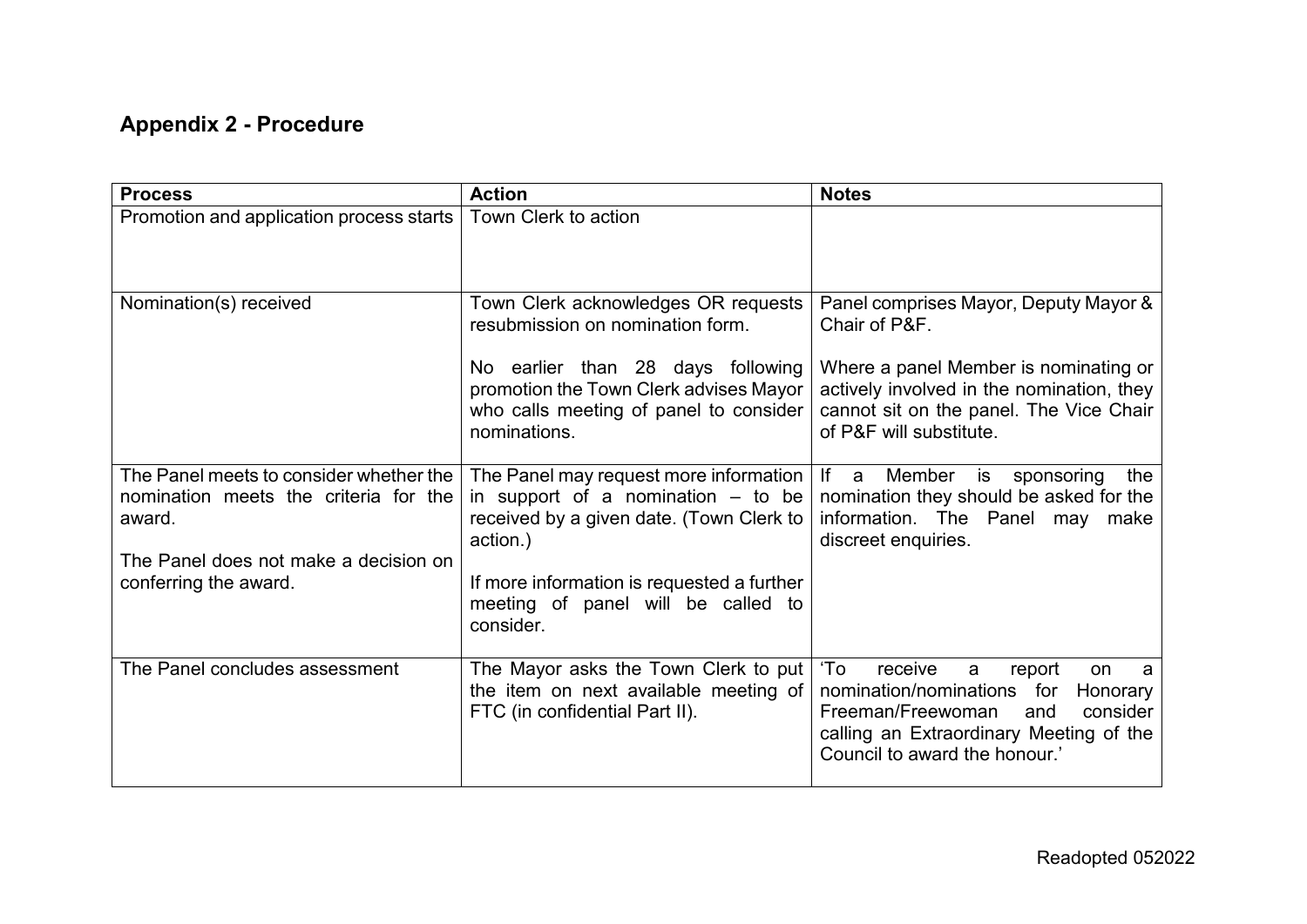| The Panel reports to FTC (in Part II of<br>ordinary meeting)            | The Chair of the Panel briefs Members<br>on the criteria for the award and reports<br>the assessment of the panel on the<br>nomination(s) received.<br>Where a Member is sponsoring or has<br>made the nomination they may answer<br>questions and provide background<br>evidence in support. |                                                                                                                                                                                                    |
|-------------------------------------------------------------------------|-----------------------------------------------------------------------------------------------------------------------------------------------------------------------------------------------------------------------------------------------------------------------------------------------|----------------------------------------------------------------------------------------------------------------------------------------------------------------------------------------------------|
|                                                                         | All Members vote on a resolution to call<br>Extraordinary Meeting to consider<br>granting the award.                                                                                                                                                                                          |                                                                                                                                                                                                    |
| Extraordinary meeting called to consider<br>nomination for the award.   | Each nomination will require a Proposer<br>and a Seconder.                                                                                                                                                                                                                                    |                                                                                                                                                                                                    |
| Note $-$ name(s) of nominee(s) should<br>not be disclosed at any point, | For the award to be made a resolution<br>must be passed by not less than two<br>thirds of Members present and voting.                                                                                                                                                                         | The debate and vote take place in<br><b>Confidential Part II</b>                                                                                                                                   |
| Following the Extraordinary meeting                                     | Where the award is made – Town Clerk<br>to contact nominee in writing asking if<br>they wish to accept the award and what<br>it confers.                                                                                                                                                      | Where the nominee accepts the award<br>a press release is issued and<br>arrangements put in place, in line with<br>the wishes of the nominee, for the<br>presentation of the scroll and medallion. |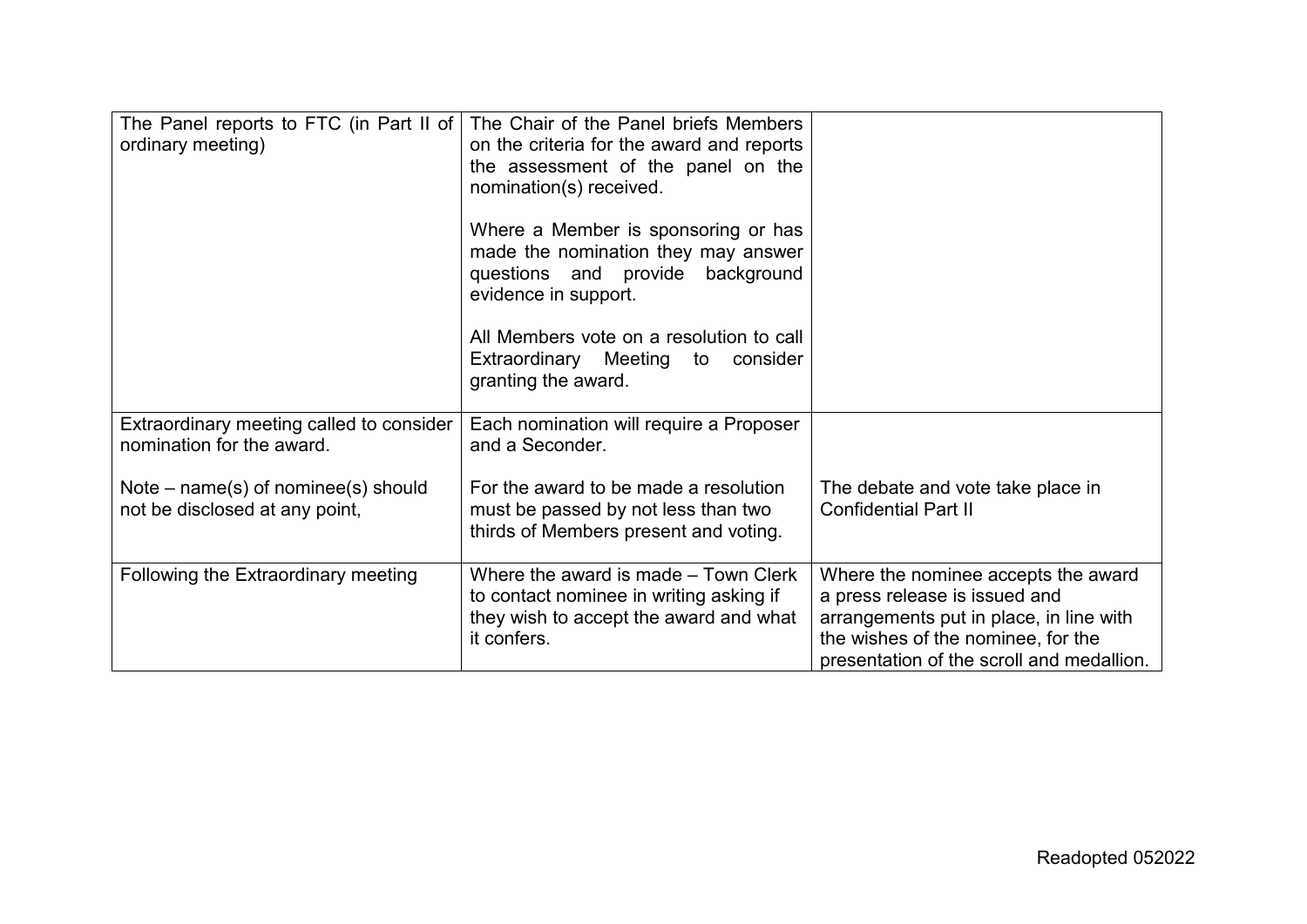## **Saltash Town Council**

# **Nomination for the award of Honorary Freeman/Freewoman of Saltash**

*The Honorary Freedom of Saltash is a rare and exceptional award made at the discretion of the Town Council and conferment will be strictly limited to those who have made a very significant contribution to the Town.* 

*The honorary title confers no special privileges or automatic entitlement to participate in the proceedings of council meetings or civic events.*

**The proposer is advised to read the policy document Awarding the Honorary Freedom of Saltash before completing this form to ensure their nominee meets the award criteria. Advice may be sought from the administration team at the Guildhall:**

**Email: [enquiries@saltash.gov.uk](mailto:enquiries@saltash.gov.uk)**

**Telephone: 01752 844846**

## **Confidentiality:**

The information contained in this nomination form is strictly confidential and will not be communicated to any person other than those involved in the administration of the awards.

**\_\_\_\_\_\_\_\_\_\_\_\_\_\_\_\_\_\_\_\_\_\_\_\_\_\_\_\_\_\_\_\_\_\_\_\_\_\_\_\_\_\_\_\_\_\_\_\_\_\_\_\_\_\_\_\_\_**

The nominee should not be told that they have been nominated, as it is not fair to raise their expectations.

## **Acknowledgement and progress of nominations:**

We will acknowledge receipt of your nomination but regret that we will be unable to enter into any further correspondence unless more information in support of the nomination is required.

## **Your personal information**

Please refer to the **Privacy Notice to understand how we process your personal data.**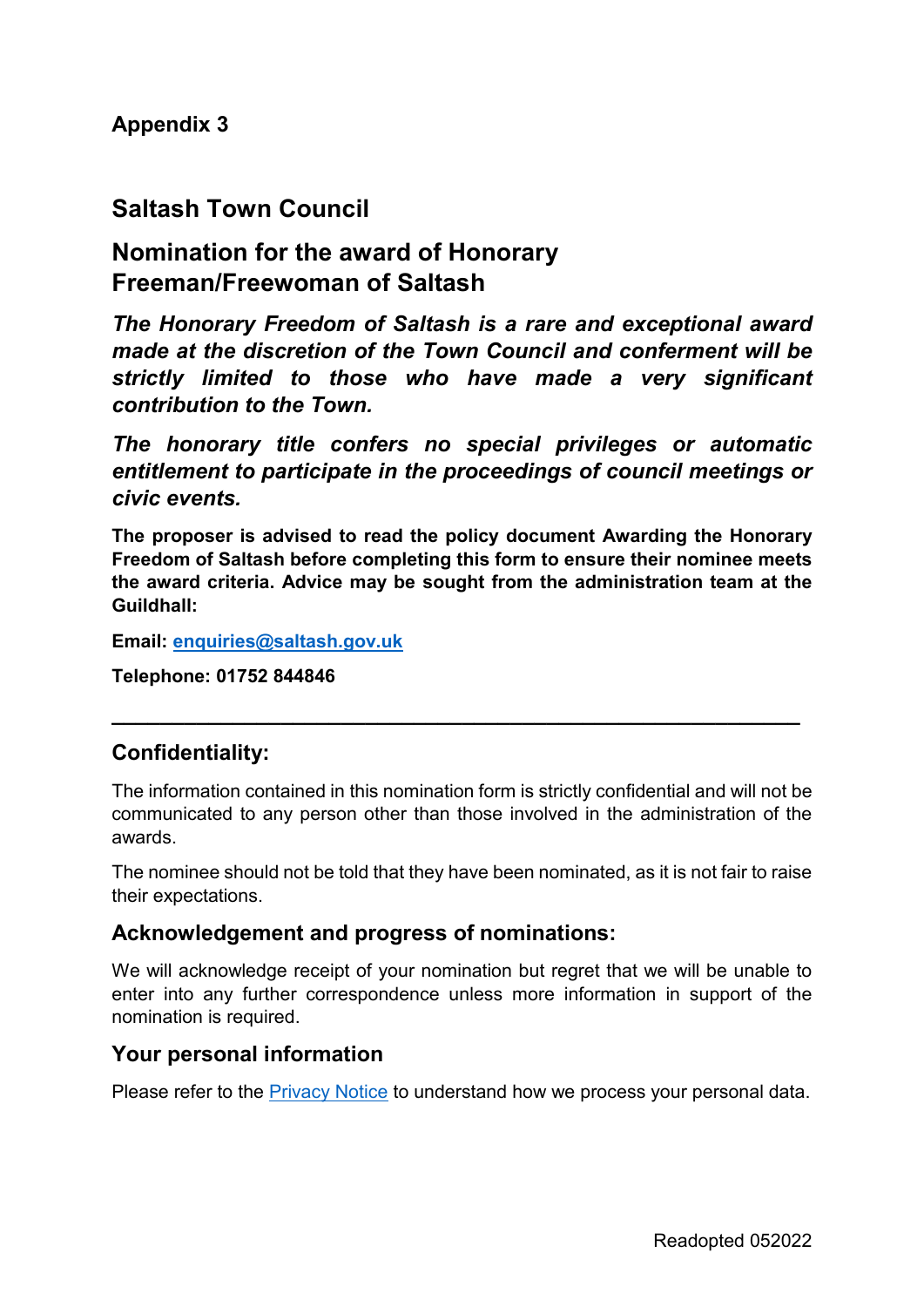## **About the person you wish to nominate**

Full name of person being nominated:

Their address (including full postcode)

#### **Why are you nominating this person?**

Please tell us why you think that this person should receive this exceptional award by giving as much detail as possible in 500 words or less.

\_\_\_\_\_\_\_\_\_\_\_\_\_\_\_\_\_\_\_\_\_\_\_\_\_\_\_\_\_\_\_\_\_\_\_\_\_\_\_\_\_\_\_\_\_\_\_\_\_\_\_\_\_\_\_\_\_\_\_\_\_\_\_\_\_\_\_

\_\_\_\_\_\_\_\_\_\_\_\_\_\_\_\_\_\_\_\_\_\_\_\_\_\_\_\_\_\_\_\_\_\_\_\_\_\_\_\_\_\_\_\_\_\_\_\_\_\_\_\_\_\_\_\_\_\_\_\_\_\_\_\_\_\_\_

\_\_\_\_\_\_\_\_\_\_\_\_\_\_\_\_\_\_\_\_\_\_\_\_\_\_\_\_\_\_\_\_\_\_\_\_\_\_\_\_\_\_\_\_\_\_\_\_\_\_\_\_\_\_\_\_\_\_\_\_\_\_\_\_\_\_\_

When completing this section please note that Section 249 (5) -(10) of the Local Government Act 1972 as amended gives the Town Council the power to confer the award on:

- A person of distinction and/or
- A person who has, in the opinion of the Town Council, 'rendered eminent services to the Town'.

Please provide evidence of how the nominee fits into one or both of these categories. If the activities that the nominee is being recommended for are as part of an organisation or charity, please provide the name.

\_\_\_\_\_\_\_\_\_\_\_\_\_\_\_\_\_\_\_\_\_\_\_\_\_\_\_\_\_\_\_\_\_\_\_\_\_\_\_\_\_\_\_\_\_\_\_\_\_\_\_\_\_\_\_\_\_\_\_\_\_\_\_\_\_\_\_

\_\_\_\_\_\_\_\_\_\_\_\_\_\_\_\_\_\_\_\_\_\_\_\_\_\_\_\_\_\_\_\_\_\_\_\_\_\_\_\_\_\_\_\_\_\_\_\_\_\_\_\_\_\_\_\_\_\_\_\_\_\_\_\_\_\_\_

\_\_\_\_\_\_\_\_\_\_\_\_\_\_\_\_\_\_\_\_\_\_\_\_\_\_\_\_\_\_\_\_\_\_\_\_\_\_\_\_\_\_\_\_\_\_\_\_\_\_\_\_\_\_\_\_\_\_\_\_\_\_\_\_\_\_\_

\_\_\_\_\_\_\_\_\_\_\_\_\_\_\_\_\_\_\_\_\_\_\_\_\_\_\_\_\_\_\_\_\_\_\_\_\_\_\_\_\_\_\_\_\_\_\_\_\_\_\_\_\_\_\_\_\_\_\_\_\_\_\_\_\_\_\_

\_\_\_\_\_\_\_\_\_\_\_\_\_\_\_\_\_\_\_\_\_\_\_\_\_\_\_\_\_\_\_\_\_\_\_\_\_\_\_\_\_\_\_\_\_\_\_\_\_\_\_\_\_\_\_\_\_\_\_\_\_\_\_\_\_\_\_

\_\_\_\_\_\_\_\_\_\_\_\_\_\_\_\_\_\_\_\_\_\_\_\_\_\_\_\_\_\_\_\_\_\_\_\_\_\_\_\_\_\_\_\_\_\_\_\_\_\_\_\_\_\_\_\_\_\_\_\_\_\_\_\_\_\_\_

\_\_\_\_\_\_\_\_\_\_\_\_\_\_\_\_\_\_\_\_\_\_\_\_\_\_\_\_\_\_\_\_\_\_\_\_\_\_\_\_\_\_\_\_\_\_\_\_\_\_\_\_\_\_\_\_\_\_\_\_\_\_\_\_\_\_\_

\_\_\_\_\_\_\_\_\_\_\_\_\_\_\_\_\_\_\_\_\_\_\_\_\_\_\_\_\_\_\_\_\_\_\_\_\_\_\_\_\_\_\_\_\_\_\_\_\_\_\_\_\_\_\_\_\_\_\_\_\_\_\_\_\_\_\_

\_\_\_\_\_\_\_\_\_\_\_\_\_\_\_\_\_\_\_\_\_\_\_\_\_\_\_\_\_\_\_\_\_\_\_\_\_\_\_\_\_\_\_\_\_\_\_\_\_\_\_\_\_\_\_\_\_\_\_\_\_\_\_\_\_\_\_

\_\_\_\_\_\_\_\_\_\_\_\_\_\_\_\_\_\_\_\_\_\_\_\_\_\_\_\_\_\_\_\_\_\_\_\_\_\_\_\_\_\_\_\_\_\_\_\_\_\_\_\_\_\_\_\_\_\_\_\_\_\_\_\_\_\_\_

\_\_\_\_\_\_\_\_\_\_\_\_\_\_\_\_\_\_\_\_\_\_\_\_\_\_\_\_\_\_\_\_\_\_\_\_\_\_\_\_\_\_\_\_\_\_\_\_\_\_\_\_\_\_\_\_\_\_\_\_\_\_\_\_\_\_\_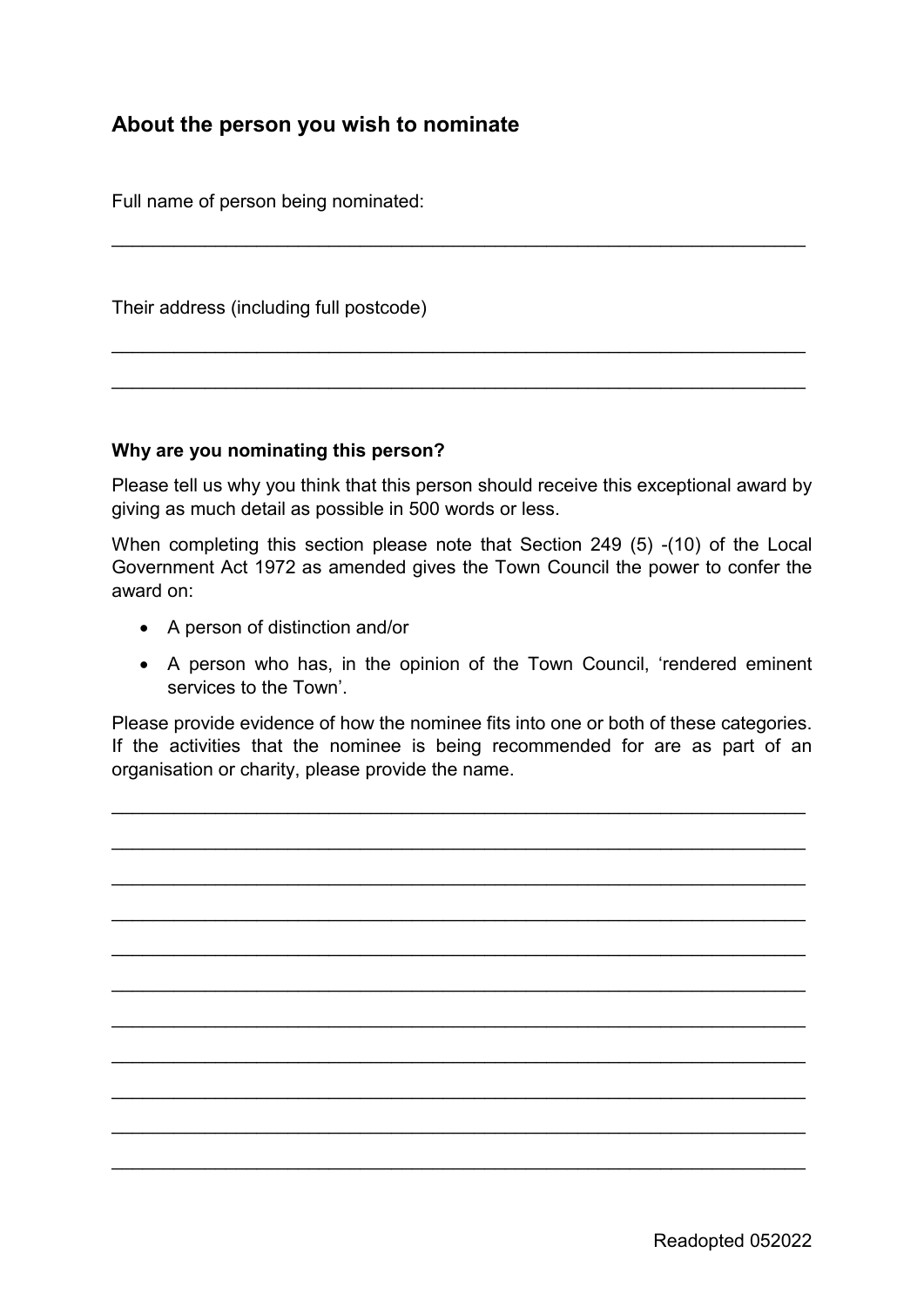Your name

Your address

Your email address

Contact telephone number

 $\overline{\phantom{a}}$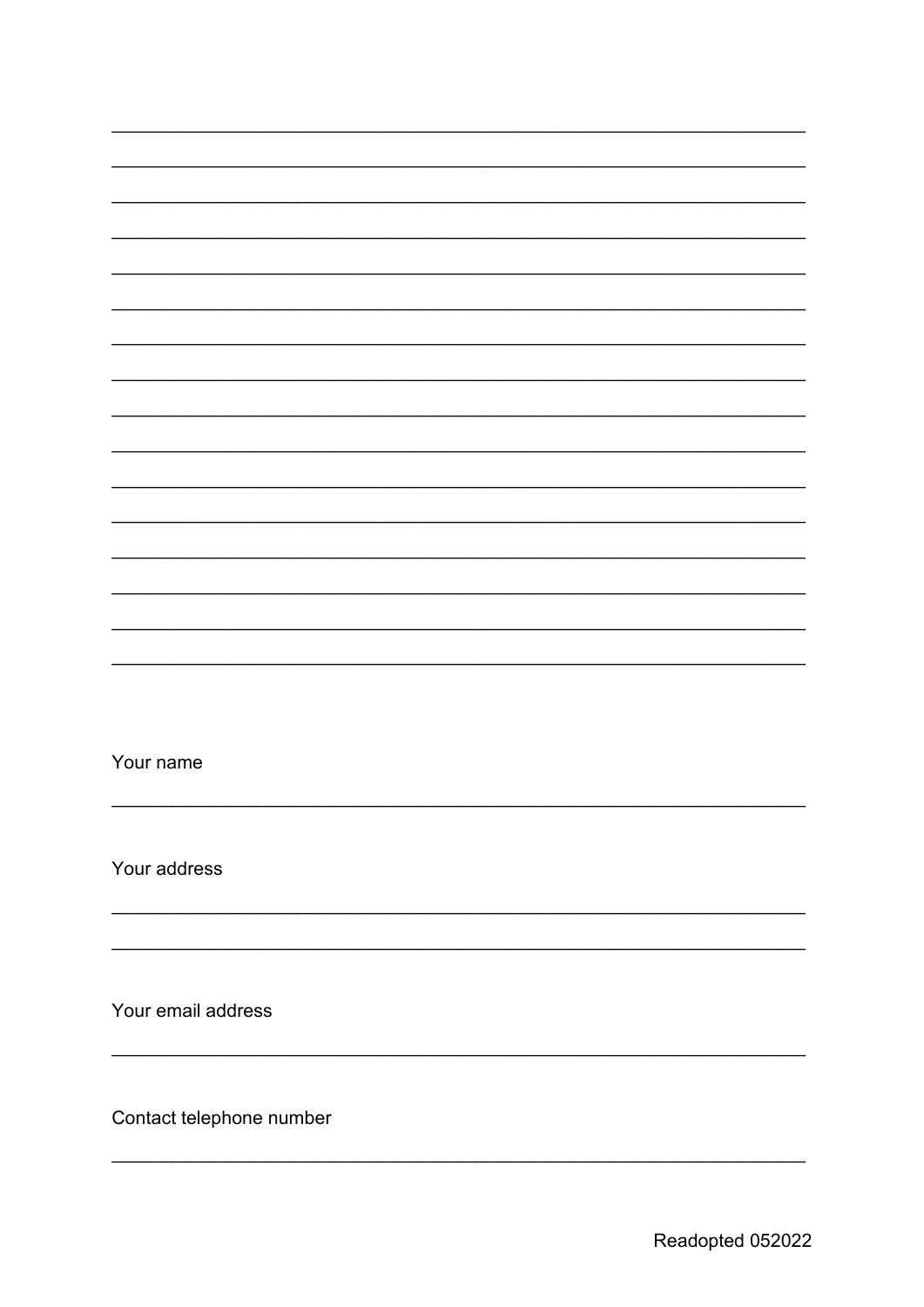What is your connection to the nominee?

I confirm that to the best of my knowledge the information I have provided is accurate.

\_\_\_\_\_\_\_\_\_\_\_\_\_\_\_\_\_\_\_\_\_\_\_\_\_\_\_\_\_\_\_\_\_\_\_\_\_\_\_\_\_\_\_\_\_\_\_\_\_\_\_\_\_\_\_\_\_\_\_\_\_\_\_\_\_\_\_

\_\_\_\_\_\_\_\_\_\_\_\_\_\_\_\_\_\_\_\_\_\_\_\_\_\_\_\_\_\_\_\_\_\_\_\_\_\_\_\_\_\_\_\_\_\_\_\_\_\_\_\_\_\_\_\_\_\_\_\_\_\_\_\_\_\_\_

\_\_\_\_\_\_\_\_\_\_\_\_\_\_\_\_\_\_\_\_\_\_\_\_\_\_\_\_\_\_\_\_\_\_\_\_\_\_\_\_\_\_\_\_\_\_\_\_\_\_\_\_\_\_\_\_\_\_\_\_\_\_\_\_\_\_\_

Signature:

Date:

Please send the completed form to:

The Town Clerk The Guildhall 12 Lower Fore Street Saltash PL12 6JX

or by email to: enquiries@saltash.gov.uk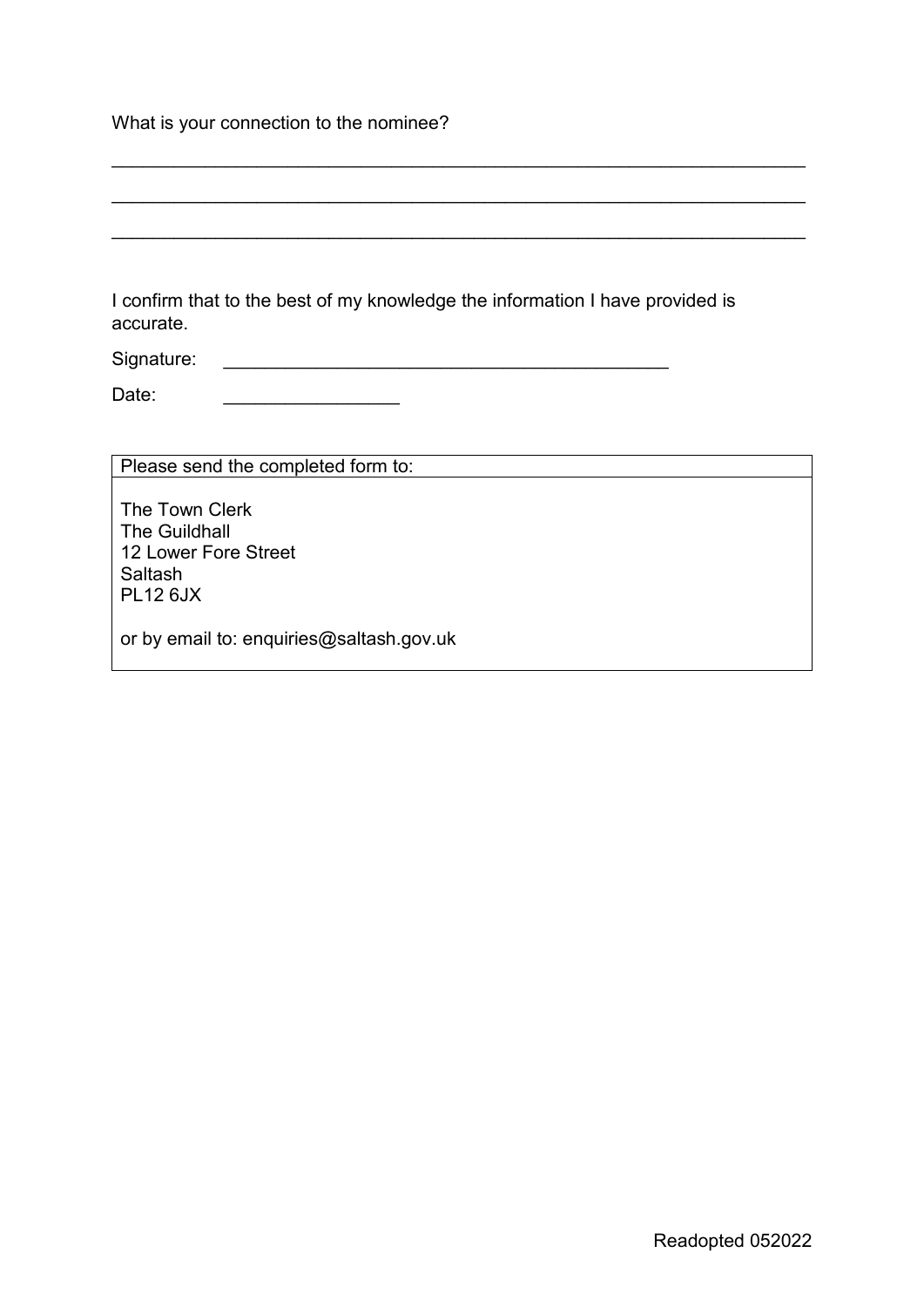# **THE HONORARY FREEDOM OF THE TOWN OF SALTASH**

The Honorary Freedom of the Town of Saltash is an award made at the sole discretion of the Town Council. This is the highest honour that the Town Council can bestow and will be awarded only on rare and exceptional occasions and in accordance with legislation.

While the award is made infrequently, nominations may be submitted by anyone living within the electoral boundaries of the Town. Nominees should have made a very significant contribution to the community life of the Town, normally over a prolonged period and largely in a voluntary capacity.

For more information, please read the Town Council Policy 'Awarding the Honorary Freedom of Saltash' (available on the Town Council website) or request a copy from the Guildhall. Advice may be obtained either by contacting one of your local Council Members or the administration team at the Guildhall.

If you wish to make a nomination, please use the nomination form which can be obtained from the website or on request from the Guildhall.

Nominations should be sent to:

The Town Clerk, Saltash Town Council, The Guildhall, 12 Lower Fore Street, Saltash, PL12 6JX or by e-mail to enquiries@saltash.gov.uk